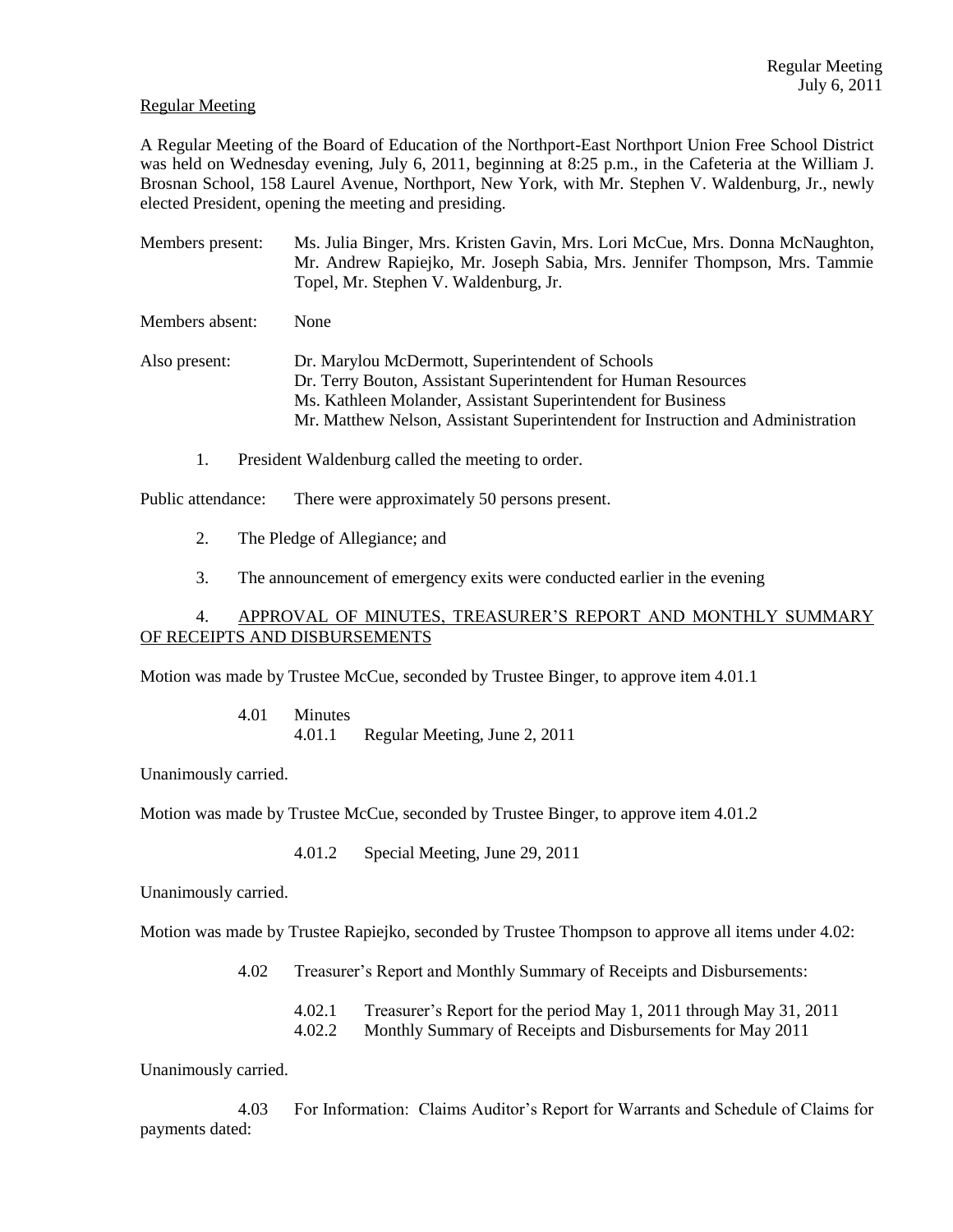4.03.1 May 2011 (Wire Transfer Report), May 16, 2011 (Accounts Payable Warrant), May 6, 2011 (Payroll Trust & Agency Warrant), May 31, 2011 (Accounts Payable Warrant), May 20, 2011 (Payroll Trust & Agency Warrant), May 2011 (Claims Audit Report)

# 5. SPECIAL REPORTS/ANNOUNCEMENTS FROM THE SUPERINTENDENT

5.01 Accomplishments of Staff and Students:

Dr. Marylou McDermott, Superintendent, introduced Varsity Girls Lacrosse Coach Carol Rose.

5.01.1 Northport High School Varsity Girls Lacrosse Coach Carol Rose introduced the 2011 New York State Girls Lacrosse Class A Championship Team:

Michaela Aymong, Paige Bonomi, Allison (Allie) Breitfeller, Amy Breitfeller, Emily Columbus, Meagan Cook, Randal Cook, Amanda Desmond, Anne Dodge, Emily Dugan, Megan Flaherty, Cortney Fortunato, Shannon Gilroy, Brooke Gubitosi, Julia Jozefowski, Mara Karpp, Meaghan Kollmeier, Gabrielle (Gabbi) Labuskes, Samantha (Sam) Little, Erin Magnuson, Megan Marinelli, Kiera McNally, Madison McNally, Corinne Nawrocki, Scarlett Nawrocki, Jessica Nelson, Shannon Nolan, Erin O'Brien, Vincenza Patrone, Alexandra (Ali) Pavinelli, Emily Powers, Danielle Robinson, Julia Sarcona, Mary Pat Theofield, Jackie Ulanoff, Dorrien Van Dyke, Hayley Wine, Emily Yoo

Trustee McNaughton suggested the District explore putting up a sign "Home of the 2011 Lacrosse Champions".

5.02 Mr. Sean Boylan and Mr. Anthony Ferrandino, Community Drug and Alcohol Task Force Facilitators, presented the Community Drug and Alcohol Task Force Annual Report for 2010-2011.

Mr. Ferrandino stated this year that the task force developed sub committees designed to focus on specific initiatives to allow for greater efficiency and conducted the second drug and alcohol survey of District students which provided data on trends of drug us within the community. Mr. Ferrandino stated that this data will be used to help develop programs to address the high risk areas within the community.

The mission of the community sub-committee is to mobilize community sectors in order to carry out strategies to reduce substance abuse problems amongst our youth and the focus this year has been to increase the task force's exposure in the community and to increase community involvement. The activities and recommendations of the community sub-committee were reviewed.

Ms. Mary Silberstein and Mr. John DeFalco reviewed the youth activities sub-committee. The mission is to provide activities that will engage students in a variety of community activities that are healthy, safe and drug/alcohol free. Ms. Tammy Walsh stated that the committee worked collaboratively with students and community members and formed The Northport Community Book Club which is open to all community members of all ages. The recommendations from the Youth Activities Sub-Committee were reviewed.

The mission of the school sub-committee is to integrate a message of drug and alcohol prevention throughout the District and build a culture of healthy decision making for our students. The goal this year was to impact the entire school district community through various student and parent programs. The recommendations of the school sub-committee were reviewed.

After a brief discussion regarding consequences at the high school for students found under the influence, President Waldenburg thanked Mr. Ferrandino and Mr. Boylan for their very informative report.

5.03 The President of the Board reviewed the upcoming Board of Education meetings scheduled for August  $29<sup>th</sup>$ , September  $12<sup>th</sup>$  and September  $26<sup>th</sup>$ .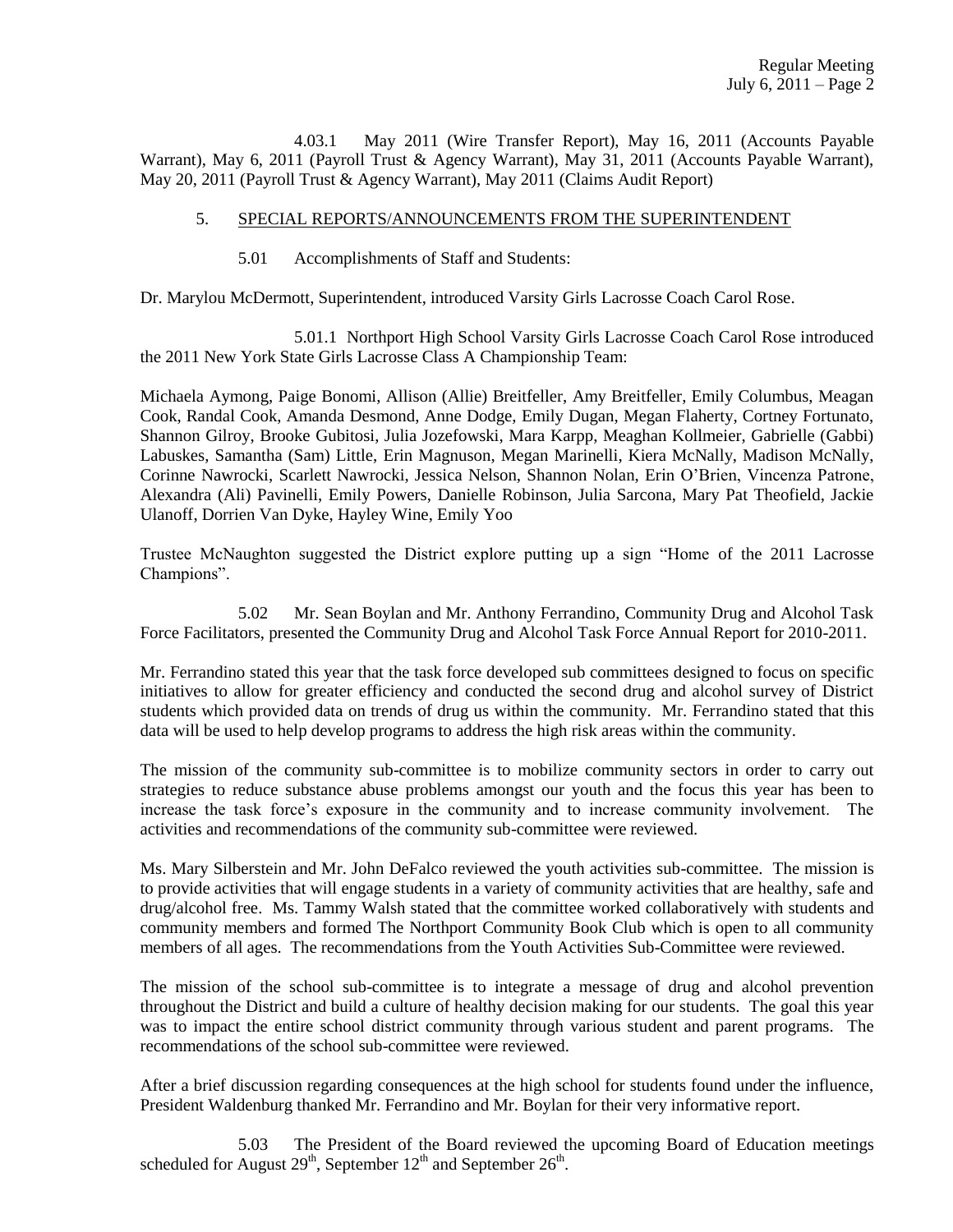## 6. COMMUNICATIONS

6.1 Letter from Mr. and Mrs. Mark Ranieri, received June 27, 2011, re: Summer golf camp

Mrs. Ranieri addressed the Board and stated that she was very disappointed in the way her family has been treated regarding her communications to the school district regarding her request for assistance for her son. Mrs. Ranieri stated that the lack of response from numerous persons in the district was extremely disappointing.

President Waldenburg stated that the District needs to review its procedures and find a better way to communicate with parents.

## 7. PUBLIC PARTICIPATION

| Name             | Comment                                                                 |
|------------------|-------------------------------------------------------------------------|
| Cathie Josephson | Stated that the philosophy of the special education program has         |
| Parent           | changed and she was concerned about the condition of the bathroom       |
|                  | facilities and materials being boxed up that are used for her daughter. |

Ms. Christina Pulaski, Director of Special Education, stated that she did question why the staff did not notify the chairperson regarding the condition of the bathroom and that first thing in the morning Ms. Karrie Krueger went over to make sure the facilities were clean. Ms. Pulaski noted that the materials were in crates in the classroom and ready for use.

Rachel Friedman Stated that there is also a communication problem at all the schools. Ms. Parent Friedman asked what the appropriate response time is to an email or phone call.

President Waldenburg stated that this was very concerning to him, that administration needs to look at procedures and policies and this needs to be corrected.

Carl Litt Asked if the District knew that LIPA/National Grid will be running 9,000 feet of gas line down Pulaski and Larkfield Roads towards Veterans Park.

Dr. McDermott stated that she was made aware of that when she attended a meeting with Supervisor Petrone.

Motion was made by Trustee McNaughton, seconded by Trustee McCue, to approve all items under 8., including Supplemental 8.01.1 (Schedule A #85-89) and Supplemental 8.01.2 (Schedule B #35-36), and excluding severed items 8.01.3 (Schedule C), 8.01.4 (Schedule D), and 8.01.7 (Schedule M)

### 8. SUPERINTENDENT'S REPORT, GENERAL - FOR BOARD ACTION

8.01 Personnel Schedules, each dated July 6, 2011, and each attached and made part of the official minutes:

| 8.01.1 |                   | Schedule A - Certified Staff (including Supplemental 8.01.1 - #85-<br>89) |
|--------|-------------------|---------------------------------------------------------------------------|
|        | 8.01.2 Schedule B | - Non-Instructional Staff (including Supplemental 8.01.2)<br>- #35-36)    |
| 8.01.3 |                   | Schedule C - Salary Transfers - SEVERED                                   |
| 8.01.4 |                   | Schedule D - Extra Pay - SEVERED                                          |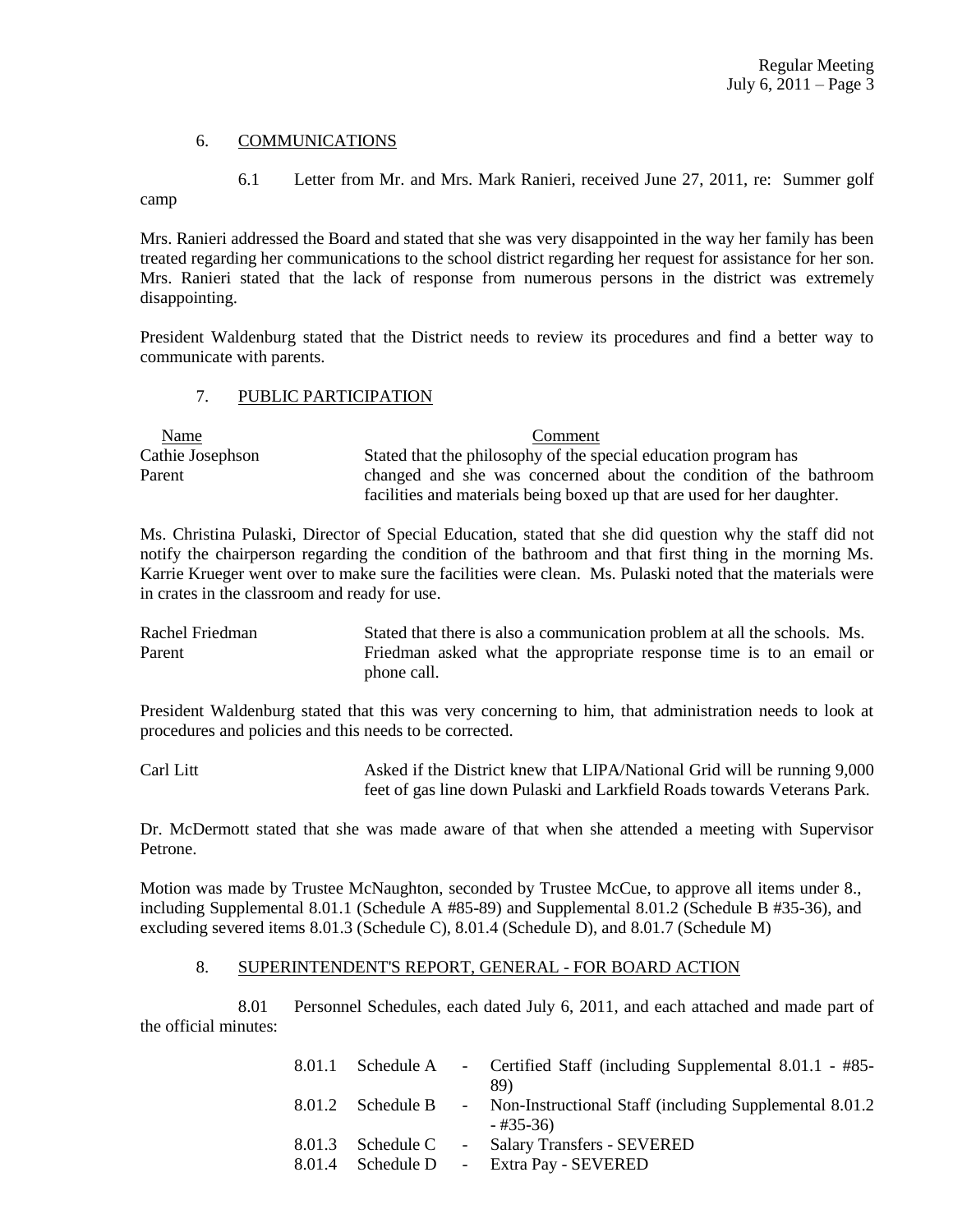| 8.01.5 Schedule J           | - Committee on Special Education     |
|-----------------------------|--------------------------------------|
| 8.01.6 Schedule L - PDC UTN |                                      |
|                             | 8.01.7 Schedule M - Tenure – SEVERED |

Vote on Trustee McNaughton's motion to approve all items under 8., including Supplemental 8.01.1 (Schedule A #85-89) and Supplemental 8.01.2 (Schedule B #35-36), and excluding severed items 8.01.3 (Schedule C), 8.01.4 (Schedule D), and 8.01.7 (Schedule M) was unanimously carried.

President Waldenburg announced the retirement of Ms. Margo Donnelly after 21 years of service to the District.

Motion was made by Trustee McCue, seconded by Trustee Rapiejko, to approve item 8.01.3 (Schedule C)

8.01.3 Schedule C - Salary Transfers

Vote on Trustee McCue's motion to approve item 8.01.3 (Schedule C) was as follows:

YES: Ms. Binger, Mrs. Gavin, Mrs. McCue, Mrs. McNaughton, Mr. Rapiejko, Mrs. Thompson, Mrs. Topel, Mr. Waldenburg

ABSTAIN: Mr. Sabia

Motion passed.

Motion was made by Trustee McNaughton, seconded by Trustee Binger to all items on 8.01.4 (Schedule D) excluding those items with a start date on or after September 1, 2011

8.01.4 Schedule D - Extra Pay

Unanimously carried.

At 10:30 p.m., motion was made by Trustee Sabia, seconded by Trustee McNaughton, to extend the meeting.

Unanimously carried.

Motion was made by Trustee McCue, seconded by Trustee McNaughton, to approve item 8.01.7 (Schedule M)

8.01.7 Schedule M - Tenure

In response to a question regarding tenure review, Dr. Terry Bouton, Assistant Superintendent for Human Resources, stated that the APPR plan outlines how many observations and evaluations teachers will have each year. The recommendation for tenure comes from the primary and secondary supervisors. The Superintendent makes the recommendation to the Board of Education.

Vote on Trustee McCue's motion to approve item 8.01.7 was as follows:

YES: Ms. Binger, Mrs. Gavin, Mrs. McCue, Mrs. McNaughton, Mr. Rapiejko, Mr. Waldenburg NO: Mrs. Thompson ABSTAIN: Mr. Sabia, Mrs. Topel

Motion passed.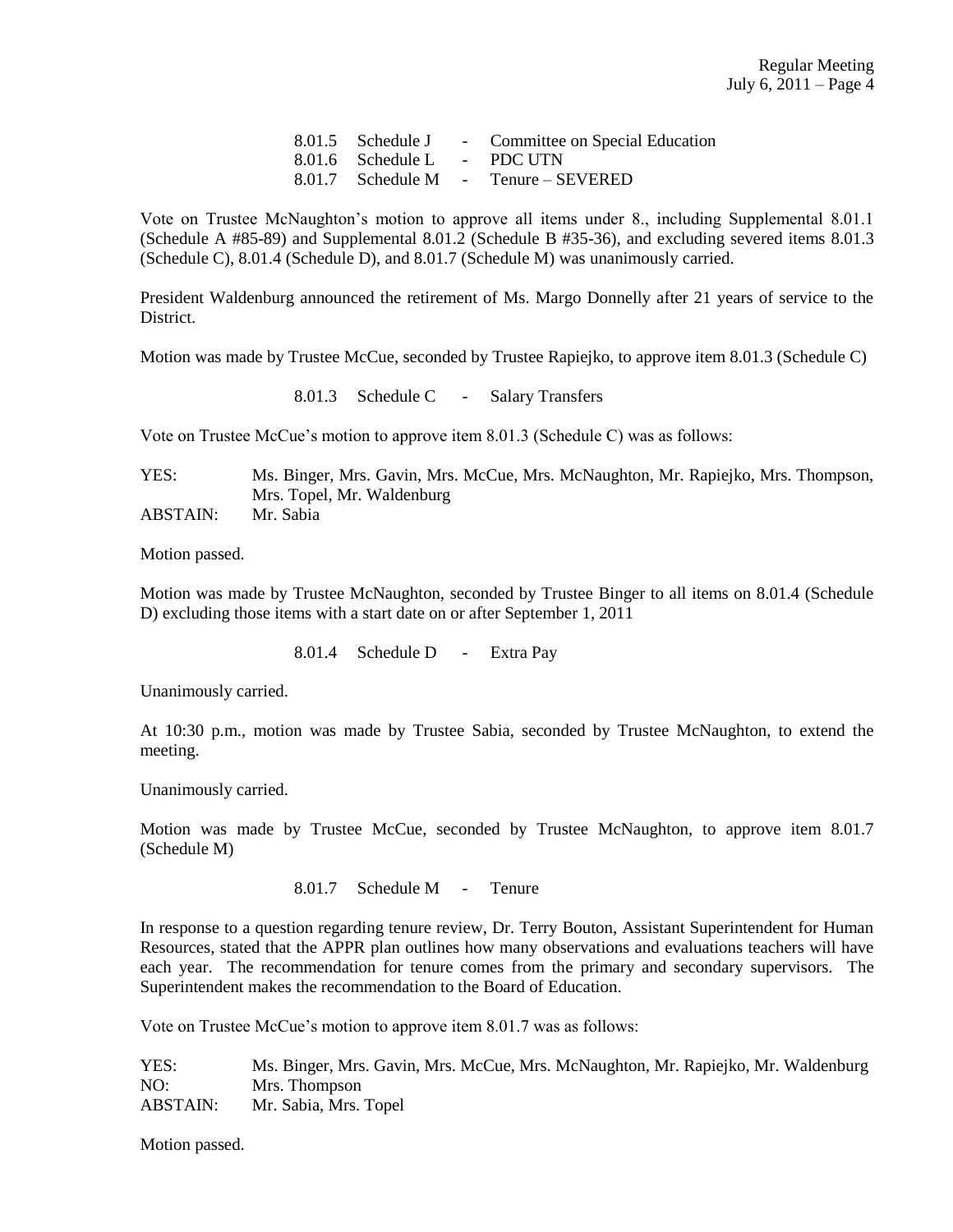Motion was made by Trustee McCue, seconded by Trustee Gavin, to approve all items from 8.02 through 8.07 and all items under 9., including Supplemental 9.11

8.02 Appointing the following staff members to serve as chairpersons for the Committee on Special Education (CSE) during the 2011-2012 school year:

Christina M. Pulaski, Allyson Giaimo, Karrie Kruger, Martha White

8.03 Appointing the following staff members to serve as chairpersons for the Committee on Preschool Special Education (CPSE) during the 2011-2012 school year:

Christina M. Pulaski, Allyson Giaimo, Karrie Kruger, Corinne Scheidt, Martha White

8.04 Appointing the following staff members to serve as chairpersons for the Subcommittees of the Committee on Special Education (SCSE) during the 2011-2012 school year:

Michael Comiskey, Noreen Digiose, Elizabeth Dragone, Melanie Fisher, Allyson Giaimo, Erin Girardin, Kristen Karkota, Karrie Kruger, Mary Christine Moser, Christina Pulaski, Lisa Quartararo, Corinne Scheidt, Martha White

8.05 Appointing the following staff members as designees of the Northport-East Northport School District when initiating referrals to the Committee on Special Education during the 2011-2012 school year:

Christina M. Pulaski, Director of Special Education Allyson Giaimo, District Chairperson for Special Education Karrie Kruger, District Chairperson for Special Education Martha White, School Psychologist Michael Comiskey, School Psychologist Noreen Digiose, School Psychologist Elizabeth Dragone, School Psychologist Melanie Fisher, School Psychologist Erin Girardin, School Psychologist Kristen Karkota, School Psychologist Mary Christine Moser, School Psychologist Lisa Quartararo, School Psychologist Corinne Scheidt, School Psychologist

8.06 Approving the following resolution:

"BE IT RESOLVED, that in accordance with Board Policy and State Regulation, the Board of Education approve the appointment of Ms. Mary Noe to serve as Impartial Hearing Officer for the purpose of conducting an impartial hearing in accord with Policy 4321, Program for Students with Disabilities Under IDEA"

8.07 Appointing the following members to serve on the District's Operations and Maintenance Committee:

Ms. Kathleen Molander, Mr. Tony Resca, Mr. Bernie Krueger, Ms. Antoinette Blanck, Mr. Carl Litt, Mr. Robert Smith, Ms. Krista Boland

9. SUPERINTENDENT'S REPORT, FINANCIAL - FOR BOARD ACTION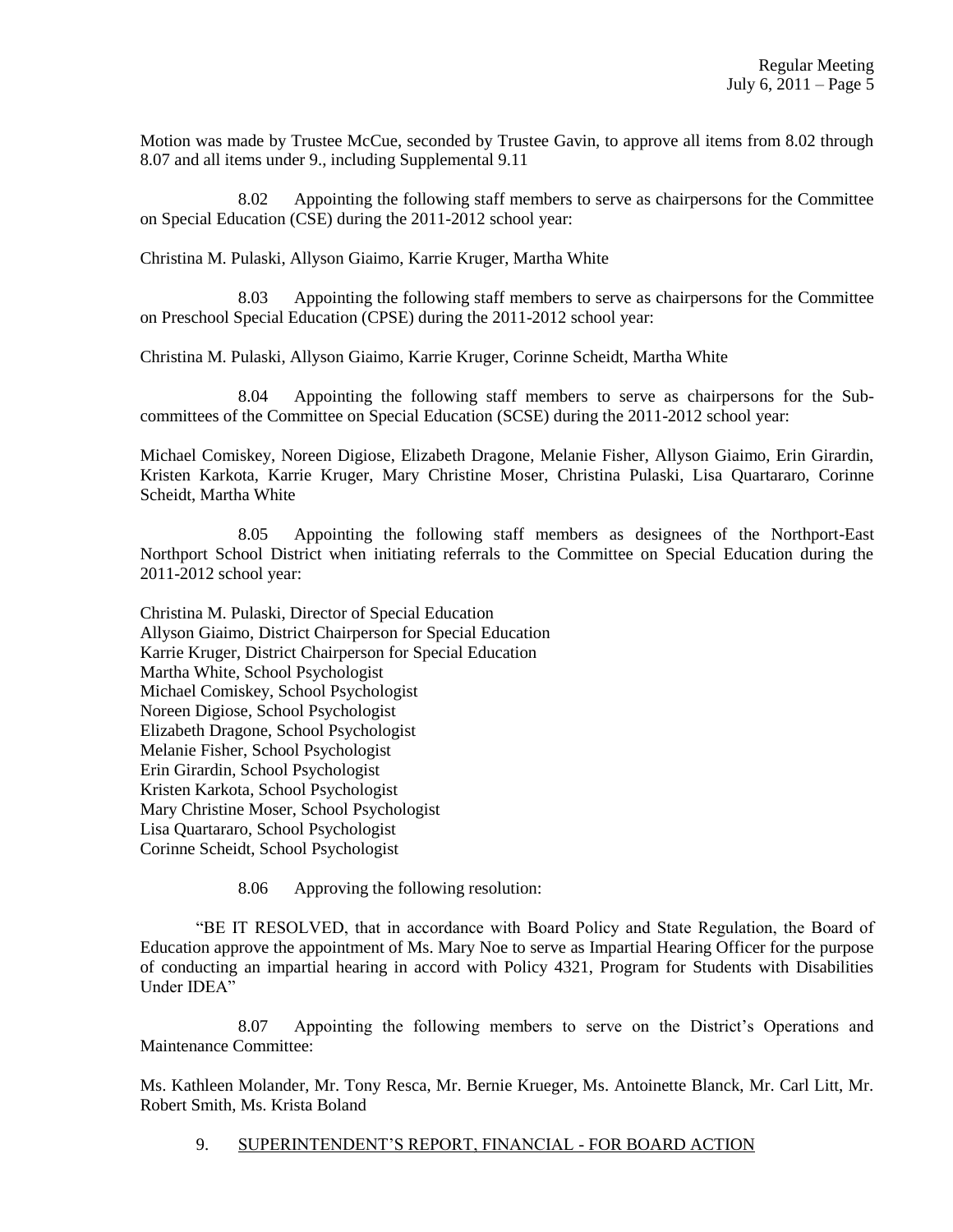9.01 Taking specified action on the following BIDS:

BUILDINGS & GROUNDS 9.01.1 Award – Hollow Metal Doors and Associated Hardware

 9.02 Declaring the attached list of selected equipment as surplus approving disposal in accordance with Board Policy

- 9.03 Approving transfer of general fund appropriations in the 2010-2011 budget
- 9.04 Approving Western Suffolk BOCES commitments for 2011-2012 school year
- 9.05 Approving the following resolution:

"RESOLVED, that the Board of Education accept the donation of \$674.74 from the Stop & Shop A+ Bonus Bucks Program to be used for the purchase of supplies at Norwood Avenue Elementary School and increase the 2011-2012 budget code A2110.5030.14.0200 by \$674.74 for this purpose.

RESOLVED, that the Board of Education hereby approves an increase in the revenue code A2705 of the 2011-2012 budget by \$674.74 with the understanding that this increase in revenue is the result of the Norwood Avenue Elementary School participation in the Stop & Shop A+ Bonus Bucks Program"

9.06 Approving the following resolution:

"RESOLVED, that the Board of Education accept the donation of \$672.16 from the Stop & Shop A+ Bonus Bucks Program to be used for the purchase of supplies at Dickinson Avenue Elementary School and increase the 2011-2012 budget code A2110.5030.11.0200 by \$672.16 for this purpose.

RESOLVED, that the Board of Education hereby approves an increase in the revenue code A2705 of the 2011-2012 budget by \$672.16 with the understanding that this increase in revenue is the result of the Dickinson Avenue Elementary School participation Stop & Shop A+ Bonus Bucks Program"

9.07 Approving the following resolution:

"RESOLVED, that the Board of Education hereby approves an increase in the appropriation code A5540.4162.00.1502 (Athletic Trips-Girls Athletics) by \$2,450.00 with the understanding that this increase in appropriations is the result of unanticipated expenses associated with transportation of the Girl's lacrosse team to Maryland.

RESOLVED, that the Board of Education hereby approves an increase in the revenue code A2705 (Gifts and Donations) of the 2010-2011 budget by \$2,450.00 with the understanding that this increase in revenue is the result of a donation from the Northport Girl's Lacrosse Booster Club"

9.08 Approving The Omni Group to perform 403(b) third party administration services for the academic year 2011-2012 through Eastern Suffolk BOCES Request for Proposal

9.09 Approving the Type A lunch prices for 2011-2012 at \$2.05 for K-5, and \$2.30 for secondary schools 6-12

9.10 Extending transportation contracts for the 2011-2012 school year in accord with State Education Law and Commissioner's Regulations with the following contractors as per their proposals in the documents: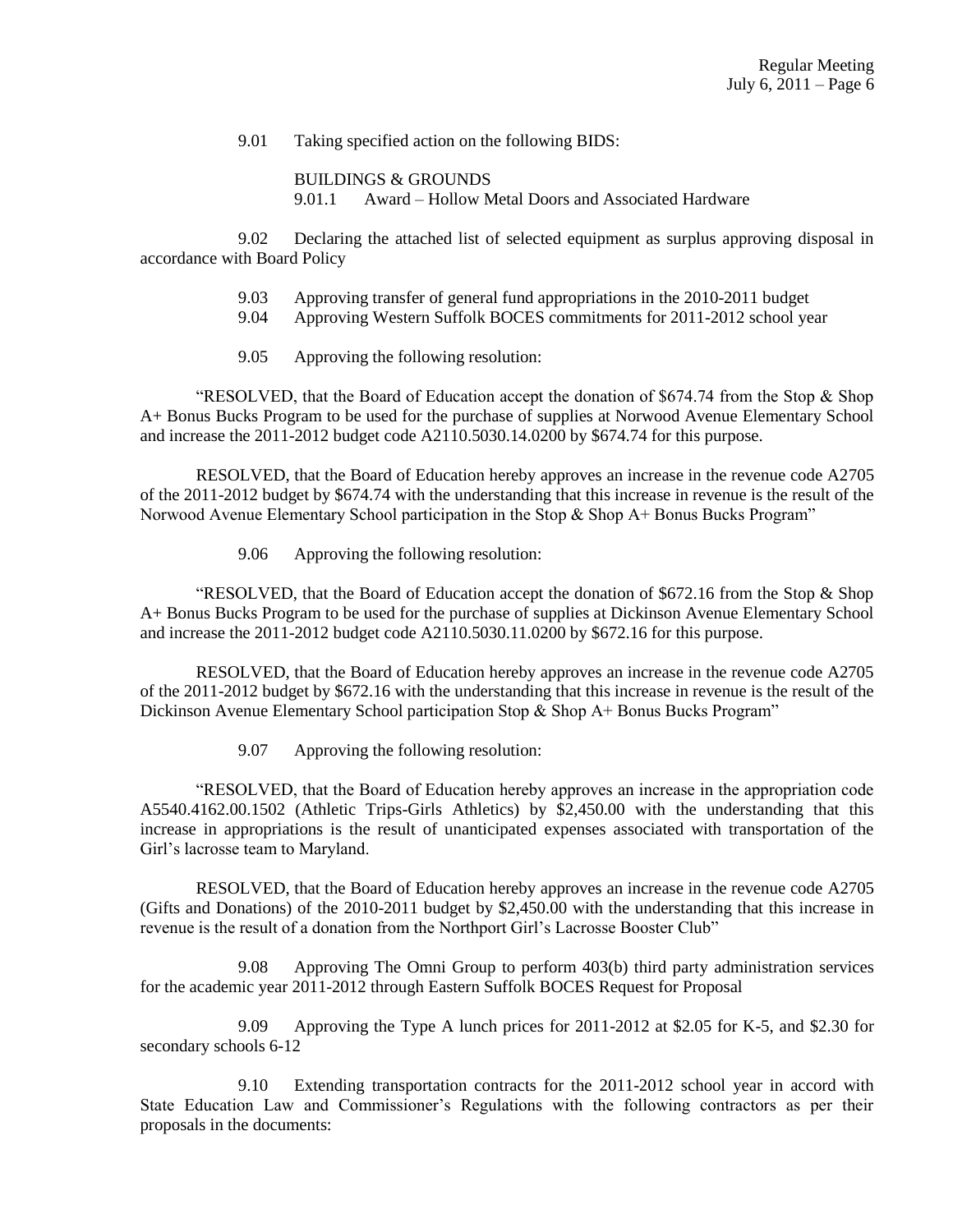- 9.10.1 Acme Bus Corp.
- 9.10.2 Educational Bus Transportation, Inc.
- 9.10.3 Huntington Coach Corp.
- 9.10.4 Towne Bus Corp.

9.11 Approving a Multi-Year Service Agreement under Co-SER A502 between the Northport-East Northport Union Free School District and Western Suffolk BOCES.

Vote on Trustee McCue's motion to approve all items from 8.02 through 8.07 and all items under 9. Including Supplemental 9.11 was unanimously carried.

#### 10. SUPERINTENDENT'S REPORT - FOR INFORMATION ONLY

- $10.01$  Schedule H Use of Facilities
- 10.02 Schedule I Home Instruction
- 10.03 Student Activity Account Reports for May 2011 from:
	- 10.03.1 Northport High School
	- 10.03.2 East Northport Middle School
	- 10.03.3 Northport Middle School
- 10.04 Investment Report for May 2011
- 10.05 Collateral Schedule for May 2011
- 10.06 Bank Reconciliation Report for May 2011
- 10.07 Monthly Revenue and Budget Status Report as of May 2011
- 11. UNFINISHED BUSINESS
- 12. NEW BUSINESS

President Waldenburg appointed Trustee Binger to serve on the Audit Committee and Trustee Rapiejko to serve as the Chairman of the Audit Committee.

Vice President McNaughton stated that with the 2% tax cap the District needs to contact legislators to address relief from unfunded mandates. Mrs. McNaughton stated that we need to push BOCES to coordinate with all school districts and make sure the legislators hear the petitions regarding those mandates.

There was a brief discussion of the election law that requires school districts to use the new voting machines following December 2012 which also requires districts to provide a paper ballot for every registered voter.

Dr. McDermott stated that the District has an extensive list of mandates and will work through Dr. Mensch at BOCES to organize efforts.

Ms. Antoinette Blanck, UTN President, stated that the Long Island Education Coalition may be another avenue to go through.